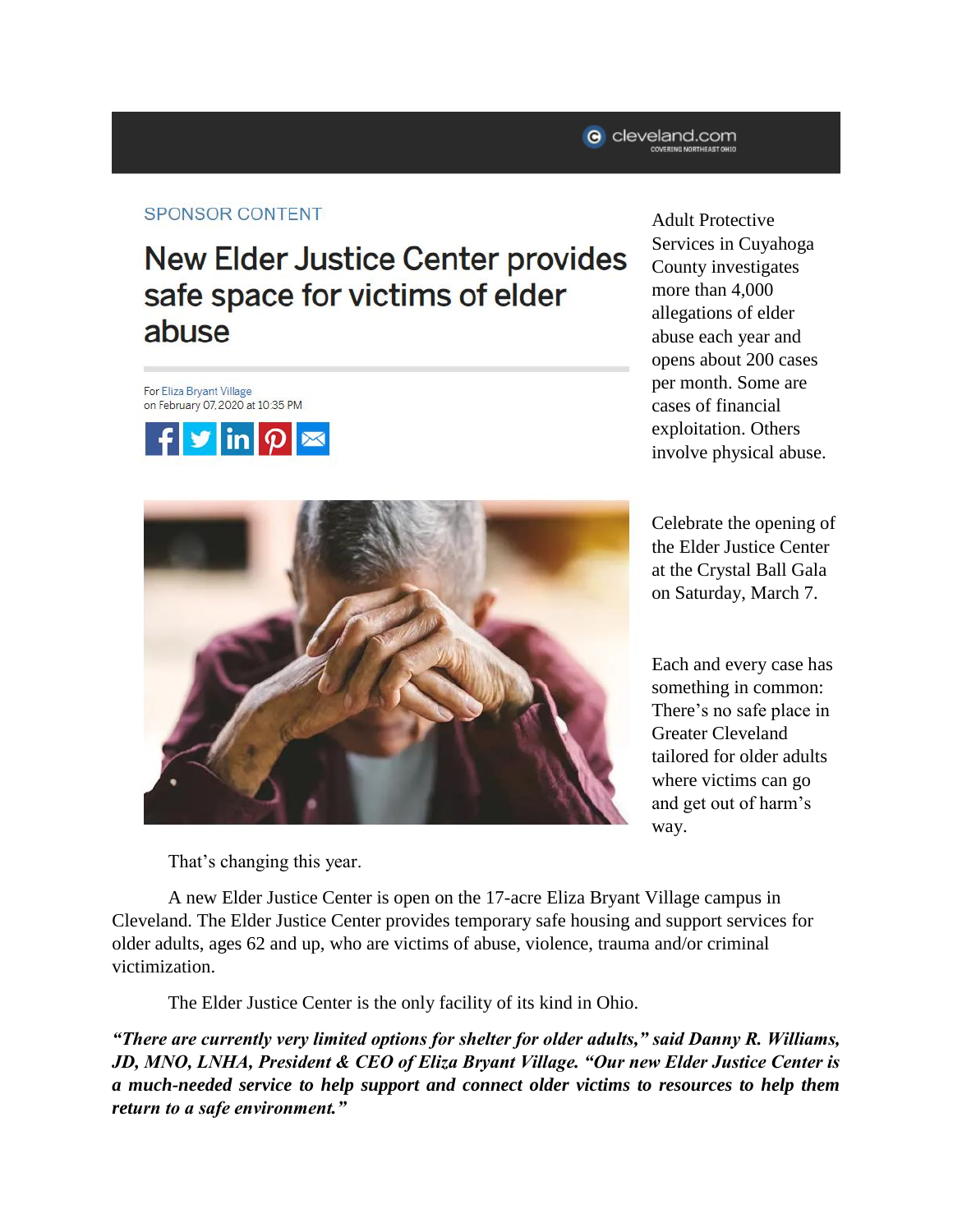A ribbon-cutting ceremony to celebrate the new facility is March 2, with a Crystal Ball Gala celebration set for 6 p.m. Saturday, March 7, at the St. Clair Ballroom, 100 Saint Clair Ave. NE. More than 300 of Greater Cleveland's strongest advocates for older adults are expected to take part in the black-tie optional gala featuring dinner, auctions, raffles, live entertainment and dancing. Buy a ticket today to reserve a seat for this historic celebration. Sponsorship opportunities also are available.

One out of every 10 seniors age 60 and older has experienced some type of elder abuse or neglect, according to the National Council on Aging. As many as 2 million seniors are abused, exploited or neglected each year, and many more cases likely go unreported.

According to Cuyahoga County APS, nearly a quarter of the cases involve neglect or abandonment by a family member or someone else in a caretaker role. Approximately one-fifth of the elder abuse cases are the result of exploitation, where someone known to the older adult is taking advantage of that person for their own personal gain without the victim even knowing it. About one out of every seven cases involves physical abuse or emotional abuse through threats and coercion.



At the new Eliza Bryant Village Elder Justice Center, older adults receive at no cost temporary respite, resources and respect to support their recovery from abuse, violence, criminal victimization and/or trauma.

At the new Eliza Bryant Village Elder Justice Center, older adults receive at no cost temporary respite, resources and respect to support their recovery from abuse, violence, criminal victimization and/or trauma.

The Elder Justice Center connects victims to the various legal, financial and social service supports they may need to get them back into a safe situation. Victims are referred by hospitals and social service organizations such as Adult Protective Services (APS).

Currently, APS refers victims of elder abuse to temporary shelters or hospital settings to deal with any acute medical and cognitive issues while identifying a safe, long-term living situation.

*"The shelters are very scary places and they're not very friendly to older adults who might have some physical limitations," said Natasha Pietrocola, deputy administrator of Cuyahoga*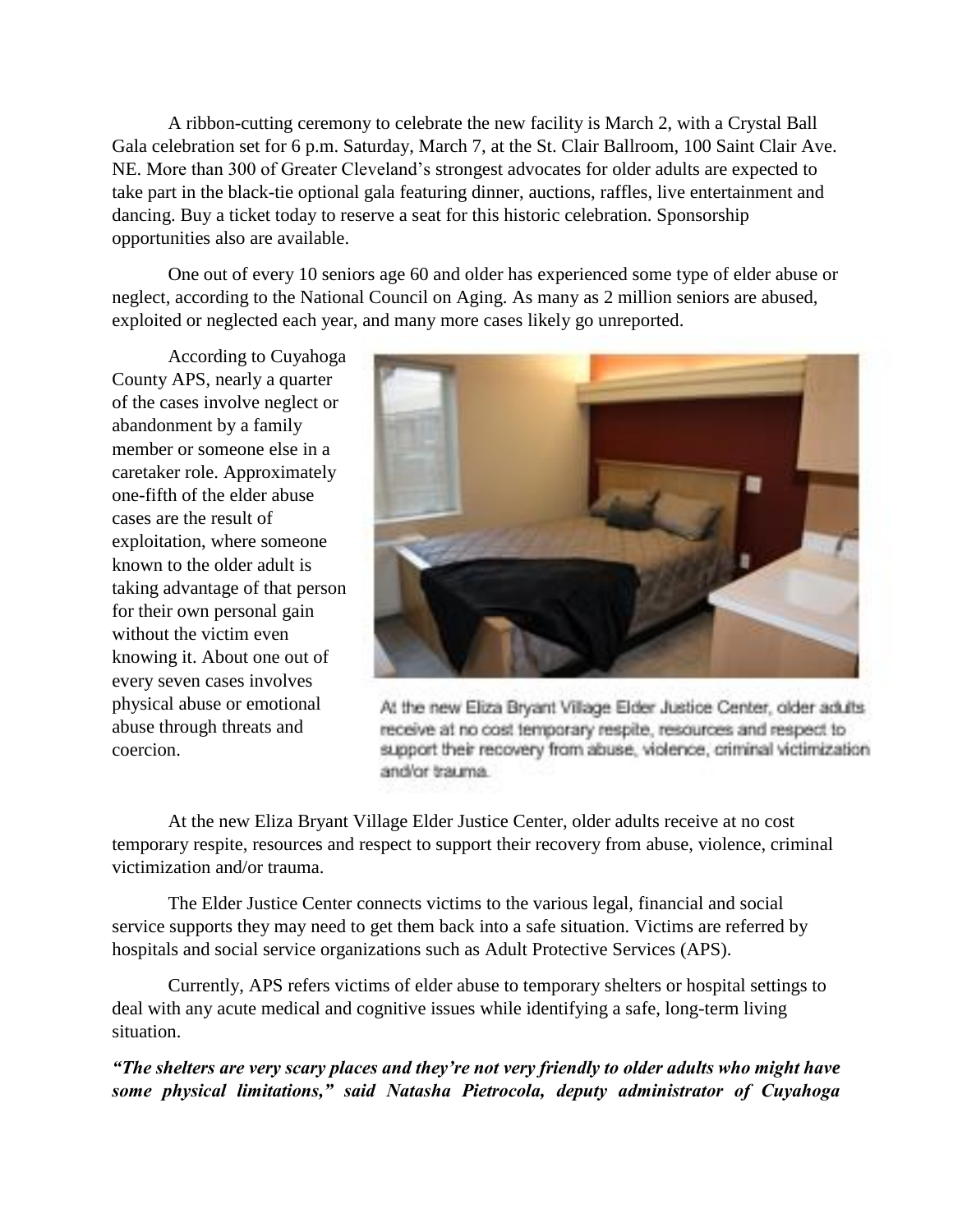## *County's Division of Senior and Adult Services. "The Elder Justice Center is a place being designed with the needs of older adults in mind and is a critical step to help some older adults re-establish dignity and control in their lives."*

The caseload figures are expected to increase in the years to come as Baby Boomers continue to age and older adults become the country's "New Majority." By 2030, one of every five Americans will be age 65 and older, according to projections by the U.S. Census Bureau. There are about 50 million Americans age 65 and older now, and that number is expected to double by 2060.

There are more than 300,000 older adults living in Cuyahoga County, according to the Center for Community Solutions, and by 2030 there will be more county residents over age 65 than children and teens under age 20.



Before the Elder Justice Center, Eliza Bryant Village used this space to care for skilled nursing residents. Today, the Village continues to serve seniors with skilled nursing services, adult day care and affordable independent housing in addition to the new program helping seniors suffering from abuse.

In addition to an increasing population of seniors, more of those older adults are now "aging in place" – continuing to live independently in their own homes longer, with support coming to them as needed. As they age in place, some older adults are suffering social isolation as well as physical and cognitive impairments that make them more vulnerable to abuse.

While staying at the new Elder Justice Center, vulnerable adults will be safe as staff works through community partnerships to coordinate social support services such as legal counseling, food assistance and other essential resources needed for the victim to return to a safe living environment. Today, there are two rooms serving guests. The remaining seven private suites will be open by the end of February 2020.